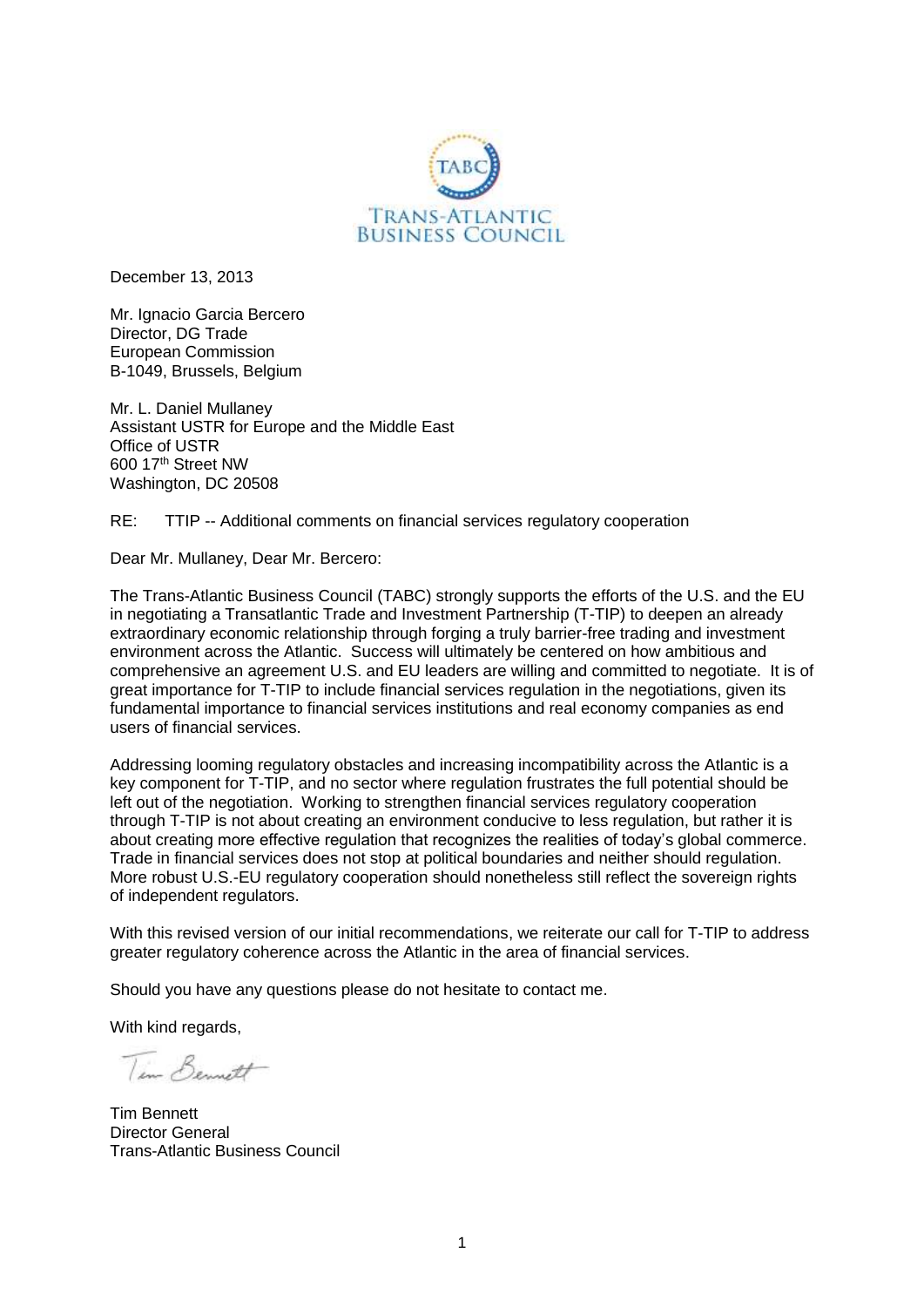# **The principled approach to EU-US financial services regulatory coordination**

The Trans-Atlantic Business Council (TABC) supports deeper integration of the EU and U.S. economies through trade, investment and regulatory cooperation. Improved regulatory cooperation at a horizontal level could enhance regulators' efficiency and thus effectiveness in fulfilling their domestic regulatory mandates. In particular, negotiators should agree on provisions that will establish a clear goal of having counterpart U.S. and EU regulators determine where their regulatory regimes aim for compatible outcomes. New tools and a governing process to guide regulatory cooperation on both a cross-cutting and sector-specific basis will help address divergences in existing sets of regulations and in future regulatory measures.

Financial services is an area ripe for deeper regulatory integration and should be part of the TTIP negotiations. Greater compatibility of well-regulated EU and U.S. financial markets would function as a catalyst of growth for thousands of businesses of all sizes who rely on them for funding, exports and risk mitigation. Ensuring that EU and U.S. regulations are compatible will enhance this important strategic and economic relationship, and create jobs and economic growth in communities on both sides of the Atlantic.

Financial services involve traditional trade and investment provisions pertaining to the General Agreement on Trade in Services (GATS), horizontal issues that are of general importance to a broad range of industrial or services providers, and regulatory issues, which might have market access implications. The latter is of particular importance in order to avoid increasing opportunities for regulatory fragmentation of EU and U.S. financial services markets, which would also frustrate efforts of international bodies such as the Financial Stability Board (FSB) that have been charged by the G20 with finding ways to make national financial regulatory systems more consistent and aligned.

The process of upgrading the framework for financial regulation is well under way in G20 countries and beyond. The G20 reform effort effectively addresses shortcomings in financial regulations and market infrastructures and products. In the process of legislation and rule-making on those issues, regulatory cooperation between the EU and the U.S. should play a significant role in the process of setting international standards and best practices related to financial markets regulation and oversight. It is essential for economic growth that the EU and the U.S. continue to coordinate and collaborate on finding the best approaches to financial markets regulation. A framework for regulatory cooperation within existing forms of dialogue that take place on both a transatlantic and global basis should be the most effective way forward and should add greater transparency to regulatory differences and commonalities.

A piece of the T-TIP negotiations should be to focus on improving the current institutional, regulatory and policy status quo on financial services, which is a services sector that already displays high volumes of cross-border activity in the form of both commercial presence and crossborder services trade. Enhanced compatibility between the EU and U.S. financial regulatory environment would help decrease the opportunities for regulatory arbitrage, reduce the cost of duplicative regulation, and provide legal clarity on prudential, market infrastructure and product issues for financial market participants on both sides of the Atlantic. It would also enhance the ability of financial supervisors to effectively monitor cross-border financial markets activities, reinforce supervisory cooperation, and ensure the goals of public policy can be most effectively achieved.

The Financial Markets Regulatory Dialogue (FMRD) and associated dialogues such as the Insurance Dialogue are already working to pursue these goals. The importance of this work is increasing, as legislation and rule-making in implementing G20 principles in the EU and in the U.S. have in some cases increased barriers to trade in the transatlantic financial market. Explicit legislative or other official action is necessary to facilitate barrier-free access to each other's financial market. Also, there is no explicit mandate on either side to strive for such an objective.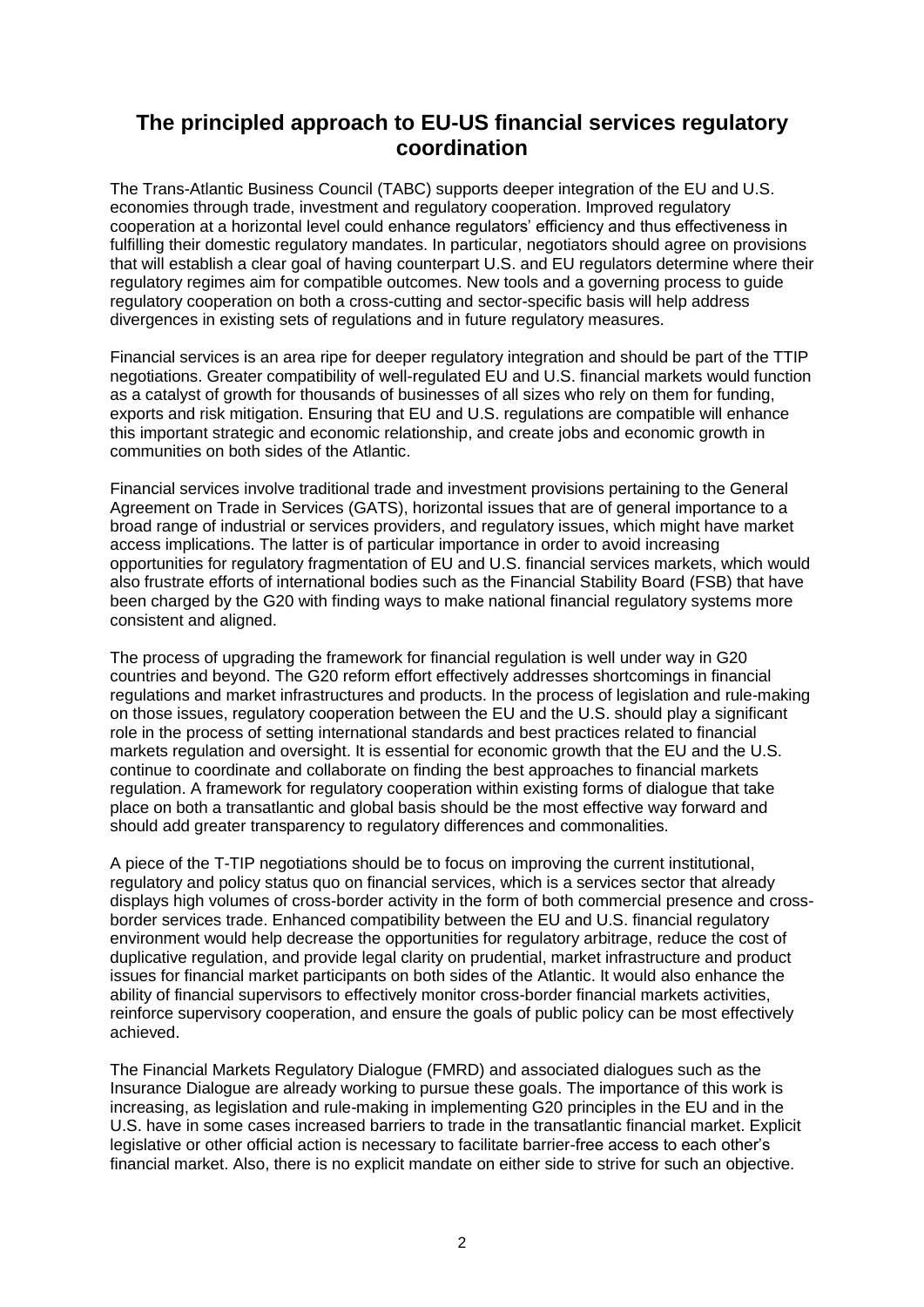Therefore, we propose consideration of a regulatory framework for agencies of financial regulation on both sides of the Atlantic to explicitly strive for EU-U.S. regulatory cooperation, based on the working assumption that either common standards or mutual recognition should be reached. In clearly limited circumstances in which due to profound differences in constitutional, institutional or legal contexts, neither objective seems attainable, a comply-or-explain approach might be pursued to explicitly lay down why none of the approaches seems feasible.

We recognize that there may be issues for which regulatory harmony cannot be reached and that some topics would be more effectively dealt with as part of trade negotiations. That said, this should not prevent efforts to achieve negotiations on other issues where agreement can be reached. We suggest categorizing financial services issues by means of four boxes. The first two boxes would represent trade domains and need not necessarily be dealt with within the framework of the FMRD, whereas the third and fourth box issues would be addressed within that framework. More concretely:

- (1) The first box would include traditional trade and investment provisions consistent with the four modes of delivery of services trade in the GATS.
- The EU and the U.S. should work towards strengthening the national treatment of financial institutions, a commitment to current levels of market access, and removing remaining restrictions to trade at the level of the EU and its member states and at the federal and state level in the U.S. (cross-border supply).
- The EU and the U.S. should work towards establishing and binding free access via foreign direct investment of EU and U.S. domiciled financial institutions across the Atlantic (commercial presence) as well as strong investment protection rules.
- The EU and the U.S. should improve current practical arrangements on the temporary movement of qualified persons by improving the status of qualified persons but also in financial services, by reducing administrative burdens and by providing mechanisms for business visitors (for more details see TABC's submission to USTR, May 2013, 'Workforce' section).
- (2) The second box would include horizontal business issues that are of importance to financial markets. These include cross-border, intra-corporate use of data and the interoperability of legislation pertaining to data protection and security, cyber security and also consumer protection issues. European and global companies have a substantial economic need for cross-border data flows between countries and regions with very different privacy regimes. Facilitating responsible global information flows is thus key. There is very useful work underway between the Commission, EDPS and the Article 29 Working Group with the APEC Data Privacy Subgroup to explore how EU Binding Corporate Rules and APEC Cross Border privacy Rules may interoperate. The process is not an attempt to diminish privacy rules, but rather to find ways to recognize the level of validated compliance in other regimes as part of demonstrating adequate compliance with EU requirements. Such cross-recognition would greatly accommodate companies operating in multiple jurisdictions and facilitate EU growth within the global economy as well as provide benefits to consumers regardless of their country.
- (3) The third box would include some financial regulatory issues which create difficulties in mutual market access and are, in principle, for legal, political and economic reasons, viable areas for on-going regulatory cooperation (for example, rule-making on derivatives and on trading of securities). All of these topics are presumably at issue in the FMRD which would be the right body to address these topics. In addressing these issues the FMRD should use the following principles as a guide:
	- Undertaking consultation involving industry input and a structured legislators' dialogue in advance of proposing and adopting legislation or regulation;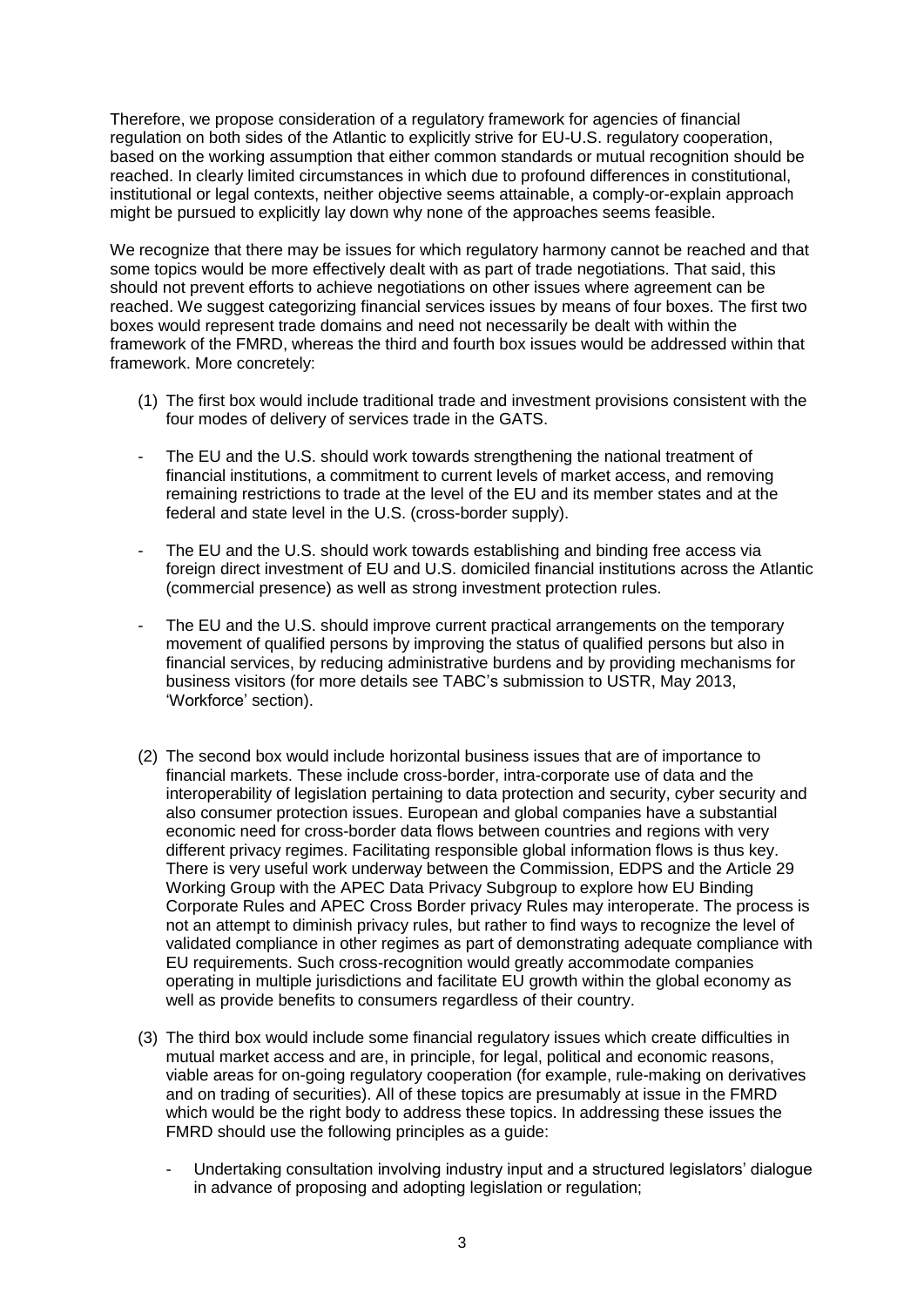- Avoiding to the greatest extent possible the imposition of extraterritorial requirements, and wherever possible, recognizing the equivalence of regulatory regimes that achieve similar outcomes and share objectives but that may in some instances differ in approach;
- Using impact assessments when developing draft regulation(s) and their impact on international trade and investment; align with consultation and stakeholder outreach;
- Adopting international standards and global best practices, and promoting the development of high quality international standards by global bodies;
- Supporting closer coordination among regulators in the oversight of entities regulated in both markets to enhance oversight while avoiding overlap and duplication; and
- Periodically review existing regulations to gauge regulatory compatibility.
- (4) The fourth box would include jointly agreed prudential carve-outs of such provisions that cannot be subject to considerations of mutually assured market access. These issues would mostly be those clearly dominated by financial stability, investor and/or client protection considerations and which, due to insurmountable differences in constitutional or legal provisions on either or both sides of the Atlantic, cannot be bridged in the foreseeable future by either common standards, mutual recognition, "substituted compliance", "equivalence decisions" or similar legal methods. While accepting the preeminence of supervisory concerns on both sides of the Atlantic, even in these cases there is scope for progress to be made in further talks improving supervisory conditions and practices across the Atlantic, in particular with respect to an efficient division of labour between host and home regulators. In addition, there should be some consideration paid to the issue of proportionality of financial supervisory and market access considerations. The FMRD should pursue measures that would limit to the extent possible negative spillover impacts of regulation.

While issues in the first two boxes may not require continuous consultation with financial services firms, once brought into force, on-going regulatory cooperation may have to be based on a more elaborate consultation process involving industry input, a structured legislators' dialogue to determine whether general financial services legislation rather than financial regulation and rulemaking are at issue, and high-level political oversight. Also, enhanced transparency of efforts to align regulatory approaches would be welcome, both in terms of work streams, schedules, objectives (in broad categories as described above), and progress to reduce the potential for regulatory fragmentation.

Concerning the third and fourth box, governments and regulatory agencies on both sides of the Atlantic should establish a working program to identify which types of issues should be put into which type of treatment, and how market access issues arising from inconsistent legislation or implementation can be rectified. The default, in all of these questions, should be that issues be treated in the third box with a view to achieving mutually agreed and compatible regimes. As a first step, this working program may need to agree on criteria for issues that would need a prudential carve-out and develop related lists of general prudentially acceptable regulatory practices within financial services. For most financial services regulatory matters, there should be a rebuttable presumption that issues should be approached with a view towards achieving mutually agreed and compatible regimes.

Agreeing such a framework would not replace but rather formalize and facilitate regulatory coordination already established through the FMRD. The FMRD should be an established body within the TTIP infrastructure. This framework would be complementary to global regulatory coordination efforts of the G20, FSB, and other international standard-setting bodies because it would help to facilitate implementation of those agendas and ensure consistency on both sides of the Atlantic which would help drive consistency around the world.

Rather than describing the numerous issues of partly inconsistent or conflicting rule-making in the EU and the U.S. in the field of banking and securities (see Report of the EU-U.S. Coalition on Financial Regulation on "Inter-jurisdictional Regulatory Recognition", June 2012, attached) or in other sectors of financial services, we intend to highlight only the most important areas requiring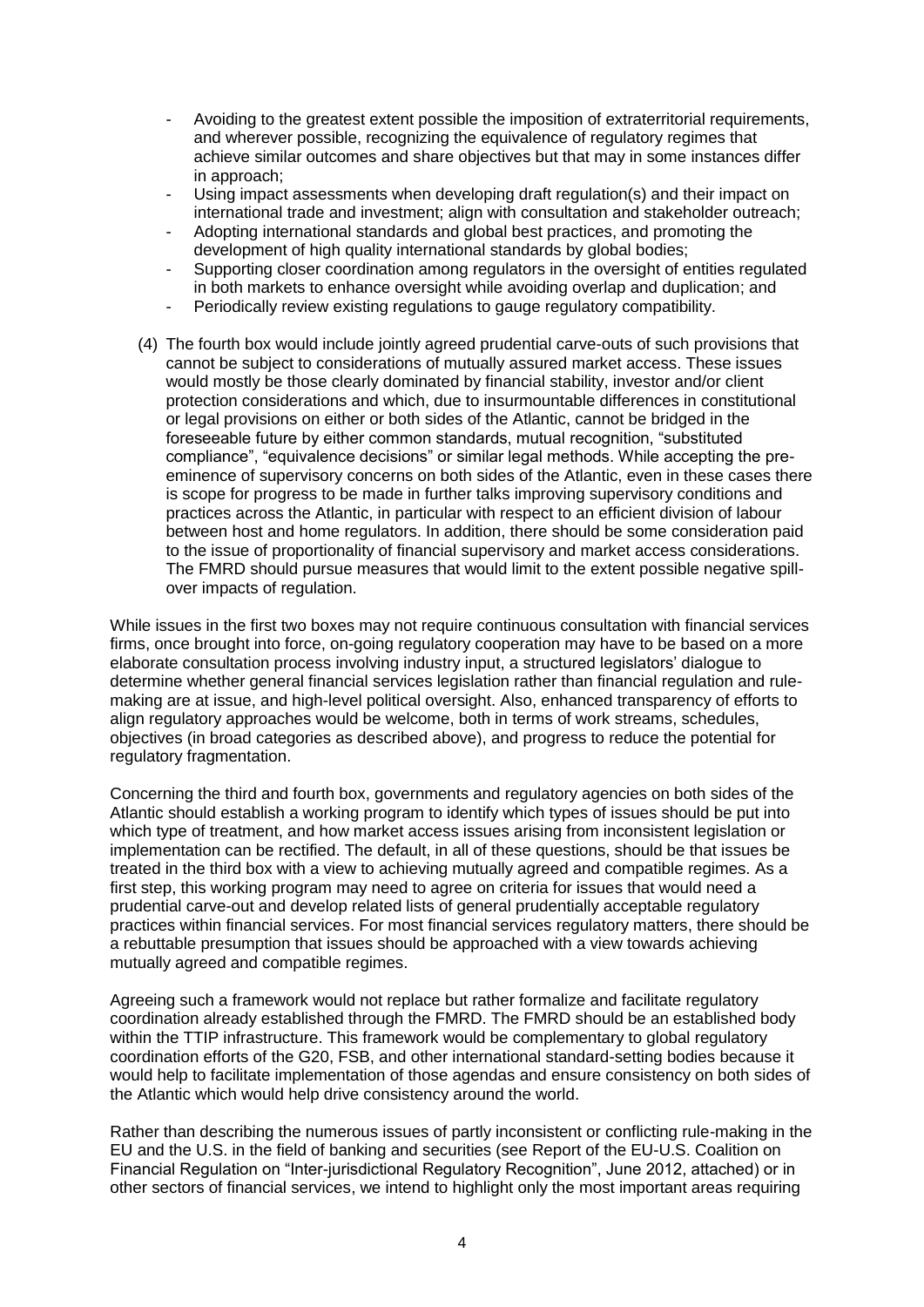additional efforts of aligning regulation on both sides with the aim of maintaining an integrated transatlantic financial market while deepening it in the medium-term.

# **Selected sector-specific market access and regulatory dossiers**

## **Banking and securities**

 $\overline{a}$ 

### *Enhancing capital and liquidity standards*

- Most jurisdictions, including the EU and the U.S., are well advanced in implementing the recommendations of the Basel Committee on Banking Supervision (BCBS) on capital and liquidity standards (Basel II, II.5 on the trading book and complex securitizations and Basel III).<sup>1</sup> The U.S. is implementing Basel II, approved final rules covering the market risk elements of Basel II.5 to become effective in 2014, and issued Basel III rules on capital and on the leverage ratio which are effective in 2015. The EU passed legislation on Basel II.5, on main elements of the Basel III framework, i.e. the Capital Requirements Directive IV (CRD IV) which includes new rules on risk-based capital, globally systemically important banks (G-SIBs), and domestic systemically important banks (D-SIBs) as well as requirements on the leverage ratio. Rulemaking on the LCR is varied in the EU and US. In the EU, CRD IV leaves the final detail to the EBA. In the U.S., the Federal Reserve issued a Notice of Proposed Rulemaking (NPR) to introduce a U.S. Basel 3 Liquidity Coverage Ratio (LCR). Comments on this NPR are due by January 31, 2014. The U.S. LCR is 'super-equivalent' to the Basel and CRD IV provisions, thus perpetuating a lack of global harmonisation.
- TABC is concerned that recent regulatory developments are leading to fragmentation of capital rules in the EU-U.S. financial market as jurisdictions are pursuing national ringfencing policies for foreign banks, rather than continuing to rely on the primacy of home country supervision and consideration of capital and liquidity issues at the group level. There appears to be a lack of trust behind the pressure for national subsidiarization and structural separation of banks.
- Ongoing work on guidelines and supervision of banks' governance and risk management practices should be closely coordinated.
- It will remain important to harmonize the implementation of capital and liquidity rules in the EU and the U.S. to avoid costly and complex adherence to divergent and conflicting rules. Particular emphasis should be given to the potential extraterritorial impact of certain U.S. legislative or rule-making provisions under discussion.

#### *Improving banking resilience and establishing bank resolution regimes*

- Coherent implementation of rules for significant institutions: Specific rules for G-SIBs should be implemented in a similar manner and in a way which respects the rights and responsibilities of the home regulator. We urge the EU and the U.S. to make it clear that the definition of criteria, the supervisory tools and the requirements regarding the lossabsorbency capacity on systemically important financial institutions be implemented consistently and in a way that recognizes each other's domestic approach. This holds true with respect to the treatment of domestic systemically important banks, too. The FSB/BCBS framework was issued a year ago, and implementation in the EU and the U.S. should be closely aligned; implementation is due by January 2016.
- Similarly, rules on the winding down of systemically important institutions in case of failure must be aligned to allow mutual recognition of regimes and to avoid competitive distortions stemming from differences in treatment. Regardless of the resolution strategy adopted for a particular institution (i.e. single point of entry versus multiple point of entry),

<sup>1</sup> See Basel Committee on Banking Supervision. Report to G20 Leaders on monitoring implementation of Basel III regulatory reforms. August 2013.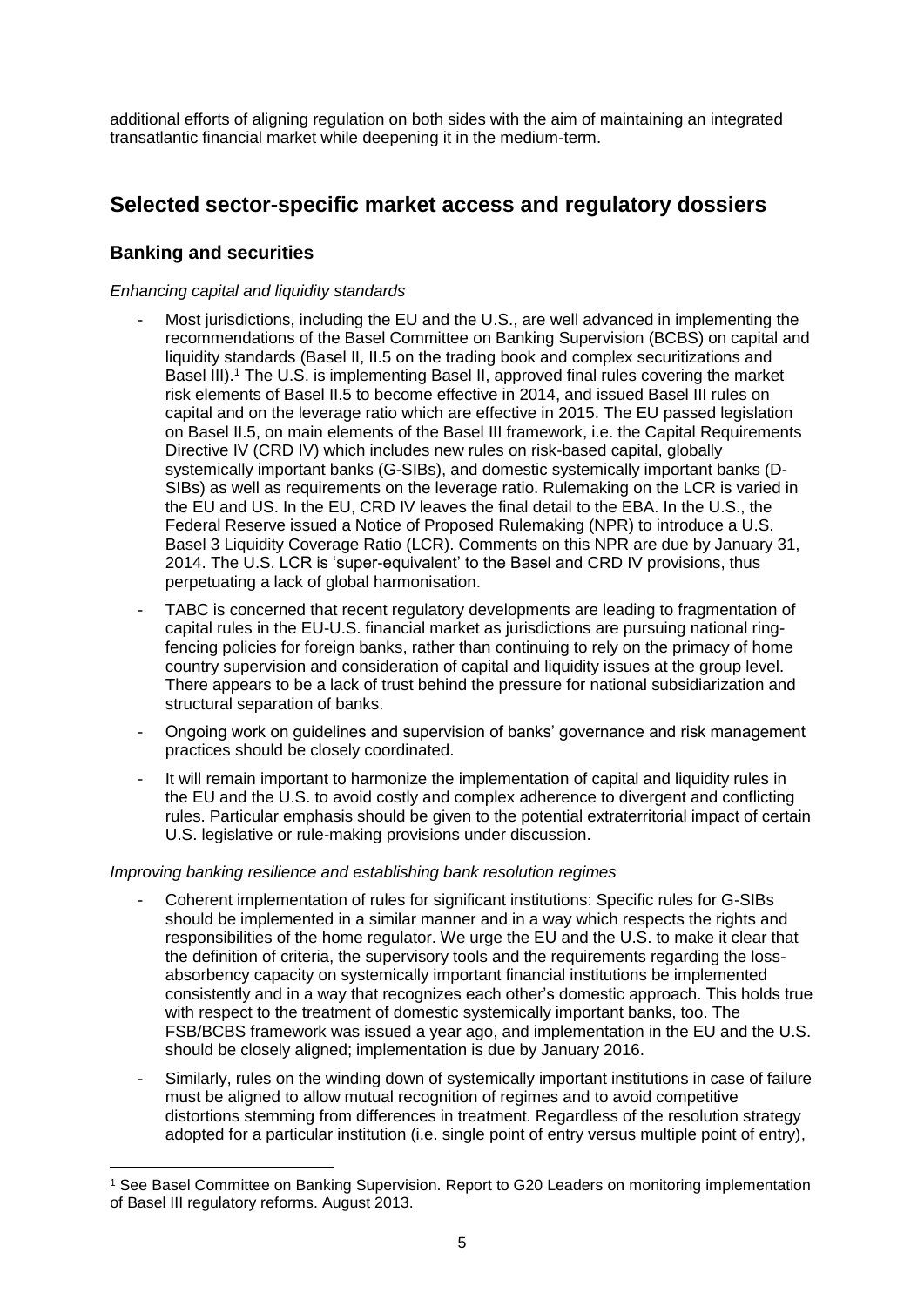authorities in the EU and U.S. will have to cooperate to plan and execute G-SIB resolution plans. A proper assignment of the task to the home country supervisor is an important element in an efficient framework.

- TABC supports on-going efforts to establish legal frameworks of bank resolution, including cross-border dimensions, clearly defined rights of and procedures for supervisory authorities to intervene early, orderly preparations of resolution plans by financial institutions, and a strengthening of market infrastructures. Also, cross-border crisis management groups as well as co-operation arrangements have to be arranged; the FSB reported to the leaders that groups are established now but that improvements in practical conduct are still necessary.
- Legal frameworks for cross-border resolution: U.S. and EU authorities should continue their work towards establishing comprehensive and harmonized legal frameworks for the resolution of financial institutions including harmonized international rules to cope with cross-border issues in resolution. The respective legal issues pertaining to the proper resolution of financial contracts subject to various U.S., EU member state and third country jurisdictions poses particular problems which should be addressed comprehensively. The FSB has published draft guidance on legal gateways for information sharing and intends to do more to support recognition of resolution action with respect to financial contracts. We strongly support this work. There is still considerable debate and legislative action in the EU and the U.S. on domestic structural banking policy which might lead to divergent rules pertaining to the resolvability of banks which might endanger the integration of the transatlantic market place. Early consultation on and mutual adjustment to structural policies are clearly desirable and should aim at avoiding market fragmentation.
- Emerging rules for the bail-in of creditors in case of a resolution are not clearly aligned. This may lead to significant cross-border issues. A coordinated approach would be clearly desirable. The FSB rightly called for an international approach to the adequacy of loss absorption capacity in resolution. This should ensure that the amount, composition and nature of loss-absorbing capacity for use in bail-in are appropriate to the resolution strategy for that individual bank and facilitate recognition between jurisdictions if foreign banks effectively already meet national loss-absorbing requirements.

### **Infrastructure**

#### *OTC derivatives reform and compatibility of regulation*

- Core policy objectives towards a sounder framework for derivatives clearing should be set in line with G20 commitments. The U.S. and the EU are well advanced in implementing the G20 action plan, even with a delay beyond the end-2012 deadline. In future, most standardized OTC derivative contracts will be traded on exchanges or electronic trading platforms and cleared through central counterparties, derivative contracts will be reported to trade repositories and non-centrally cleared contracts will be subject to higher capital and margin requirements. Of course, ongoing efforts should be closely coordinated internationally and in the transatlantic marketplace.
- Inconsistent implementation of G20 principles poses fragmentation risks and avoidable costs. We are concerned that current efforts of rule-making on both sides may effectively result in overly burdensome regulatory costs because of divergent implementation. Also, the compatibility of emerging EU and U.S. rulebooks is not assured which has the potential to lead to complex and conflicting legal provisions for the centralized clearing of contracts and legal uncertainty. Complex equivalence assessments have to be undertaken line-by-line to guide decision-making on equivalence decisions in the EU-U.S. context and in other bilateral relationships, however, the focus should be on whether outcomes are equivalent and the materiality of divergences. Divergences which are not material should trigger non-equivalence decisions. We are concerned that users of derivatives may face an unnecessarily costly reality while providers may have to cope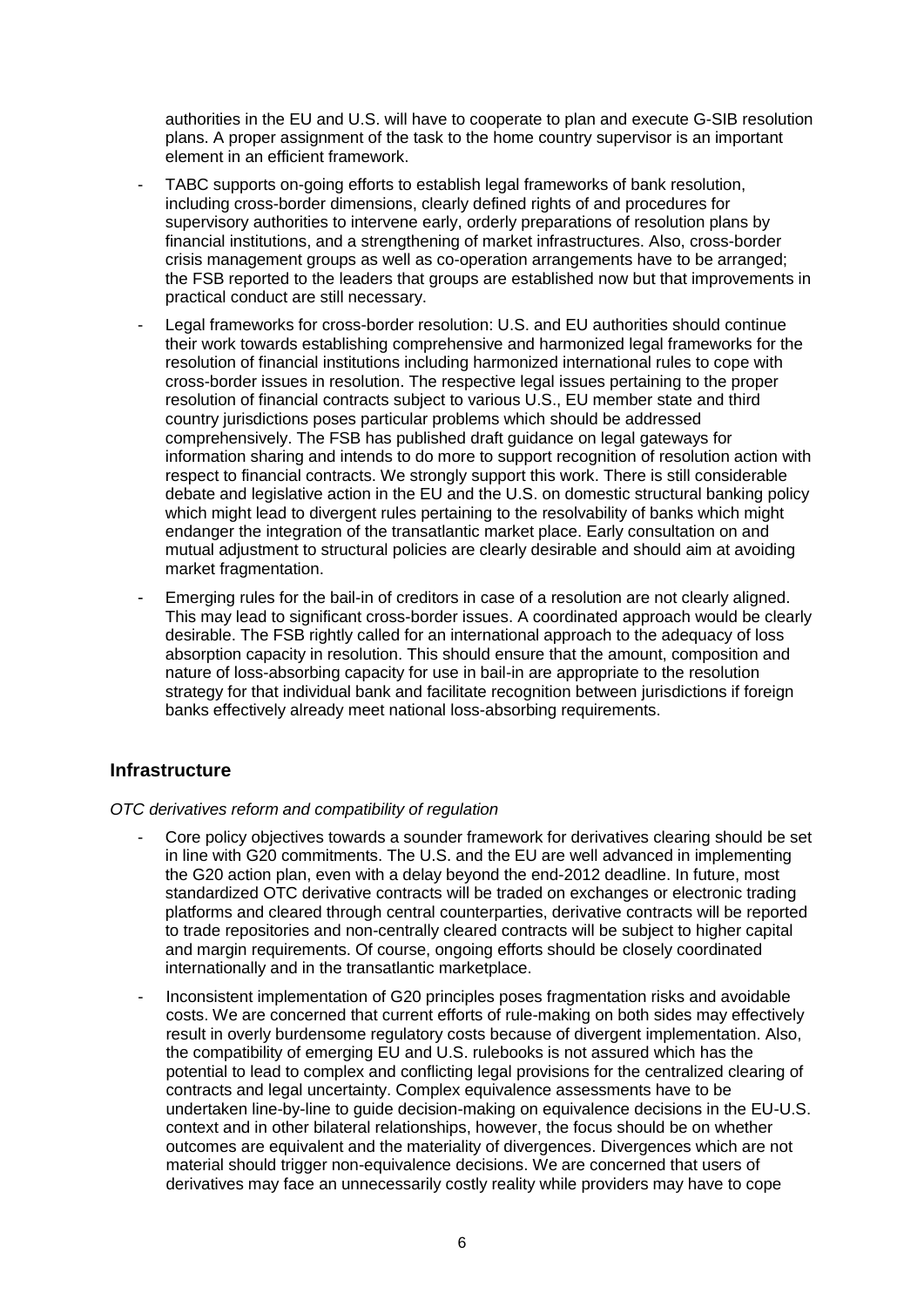with conflicting regulatory settings for certain products, such as swaps. We recommend that efforts at regulatory cooperation be strengthened with a view to reaching mutually consistent solutions that meet the regulatory objective while avoiding overly costly and conflicting legal provisions. While recent agreements between EU and U.S. regulators are first steps, the road towards efficient cross-border rules is still difficult but needs to be travelled. We fully support the principle that regulators should be able to defer to each other's regimes in the EU-U.S. context while paying due respect to home country regulatory regimes. Some progress towards "substituted compliance" with CFTC rules at the entity level affecting capital and risk rules seems possible while clearing, reporting and trading rules still diverge substantially which will not allow for a swift move towards such an approach. The EU in turn must decide whether EU rules are equivalent to European Market Infrastructure Regulation (EMIR) rules on derivatives.

- Jurisdictional oversight should not overlap or underlap and regulators should be able to rely as appropriate on the supervision and regulation of regulators in other jurisdictions.
- Regulation of central counterparties: Of equal importance is the regulatory approach to central counterparties. We support the FSB work on providing a regulatory environment with fair and open access for market participants, cooperative oversight arrangements, effective resolution and recovery regimes and appropriate liquidity arrangements. Also, due consideration should be given to the proper supervisory structure in the emerging new EU supervisory architecture as well as in the U.S. context.

### **Insurance**

Transatlantic trade and investment between the United States and the European Union is the most dynamic economic relationship in the world. With products and services across industries and sectors imported and exported across the Atlantic, insurance is particularly important to U.S.- EU trade. Premiums generated from insurance and reinsurance total well over \$185 billion annually, representing over two-thirds of the current global premium volume. The significance of our bilateral insurance and reinsurance relationship to transatlantic trade cannot be overstated.

In the Final Report, the High Level Working Group (HLWG) on Jobs and Growth addressed a number of regulatory areas and non-tariff barriers that affect the insurance industry. The report specifically cites bilateral mechanisms for addressing these trade issues which arise from technical regulations and conformity assessment procedures and standards. TABC welcomes this as an important step to cementing the progress already being made through the FMRD and the U.S.-EU Insurance Dialogues.

Regulators and policymakers on both continents essentially acknowledge that regulatory barriers are as much of a hindrance to cross-border trade (and growth) in financial services as other nontariff barriers. In order to best tackle such regulatory barriers, we urge that the FMRD and the U.S.-EU Insurance Dialogues not be "silo" activities separate from the mission of the HLWG.

TABC firmly believes that support for financial services and insurance issues at the highest levels of government would lead to greater coordination and better regulatory outcomes. We feel that political support would help U.S. and EU insurers become more competitive in rapidly maturing insurance markets, which we hope is a desired goal for policymakers on both sides of the Atlantic.

From our conversations with EU and U.S. stakeholders, there is a shared optimism that greater convergence between the two financial services regulatory regimes is possible. After years of constructive dialogue, EU and U.S. regulators formally came together in 2012 for the first time to discuss supervisory issues. They consequently, issued a joint report that compares the certain aspects of each regulatory and supervisory insurance system. TABC believes this represents a significant step forward for insurance supervisory convergence, which could be threatened by an ambition of full regulatory convergence for all sectors within financial services. TABC would urge T-TIP negotiators not to lose sight of the recent progress made in the area of insurance but rather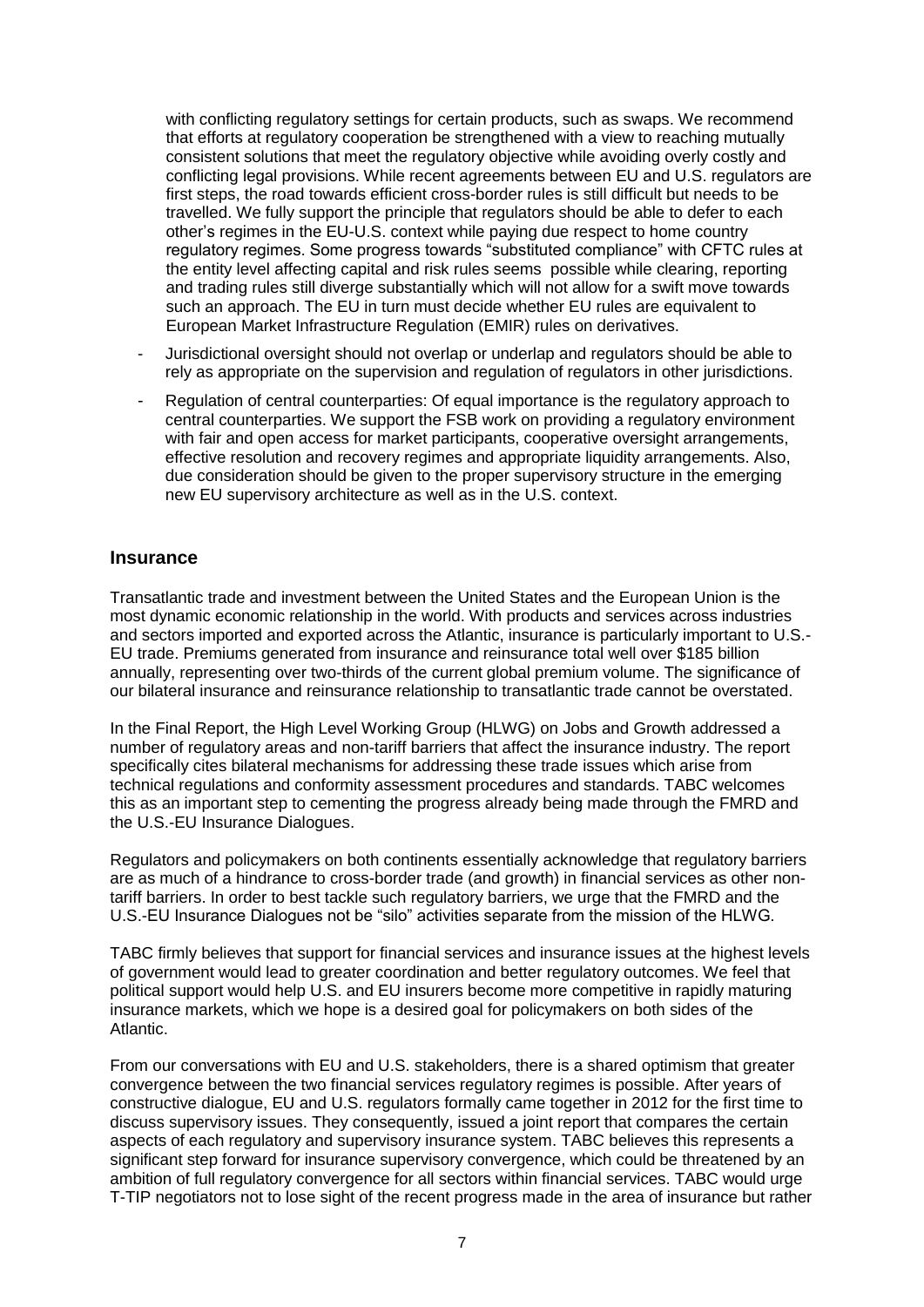further embrace and build off that momentum.

TABC also welcomes the HLWG Final Report's request that negotiators include "provisions or annexes containing additional commitments or steps aimed at promoting regulatory compatibility in specific, mutually agreed goods and services sectors." We believe that the insurance sector would benefit from such actions.

TABC's comments herein are rooted in the overriding objective of growing and maintaining the largest bilateral insurance trade and investment relationship possible. With that in mind, we want the European Commission and U.S. Administration to consider these thoughts:

- Regulatory Awareness: U.S. and EU regulators and policymakers should recognize different supervisory methodologies (e.g., state-based versus country-level), but agree to analyze these methodologies based on outcomes and whether or not those outcomes are equivalent. This approach (and mindset) should achieve similar levels of protection for policyholders. A practical example of the lack of deeper mutual recognition between U.S. and EU regulators occurs in a situation where a national supervisor demands a more holistic view of an entire insurance group's operations. The natural reaction is usually for the regulator to request additional information, including complex data from the parent entity. As local regulators become increasingly sophisticated, such requests can be expected to multiply (absent any global or regional attempts to rationalize the process). This is a troubling trend for companies with a large global presence. In order to address this, we would encourage efforts by the U.S. and EU to design an approach for each jurisdiction to recognize robust group supervision conducted in another jurisdiction in order to prevent duplicative regulatory requests.
- Global Policy Coordination: Efforts by leaders in the U.S. and the EU should be coordinated with other global policy setting institutions such as the G20, the FSB and the International Association of Insurance Supervisors (IAIS), especially in light of the recent announcement by IAIS of their intent to develop an international capital standard for the insurance industry. From TABC's standpoint, a single transatlantic voice would be most influential to communicate with such institutions. Going forward, close cooperation between the EU and the U.S. will be important in determining and regulating global systemically significant insurance companies and other financial institutions.
- Reinsurance Collateral Requirements: EU and U.S. policymakers should set a goal of achieving full parity of treatment for reinsurers trading on a cross-border basis between the EU and U.S. so that there are no statutory collateral requirements for approved reinsurers under either supervisory regime when trading into the other's jurisdictions. This goal can be achieved by the conclusion in the first instance of a "covered agreement" (to use Dodd-Frank terminology) on reinsurance prudential issues between the EU and the U.S. to enable mutual recognition of each other's reinsurance supervisory regimes to occur, the removal of all discriminatory rules currently applicable and the forestalling of new discriminatory rules.
- Industry Perspective: Consultative meetings with the private sector should be scheduled regularly, with the goal of bringing increased transparency to the process and ensuring that policymakers' decisions are informed by industry based perspectives and experiences.
- Pensions Policy: Pensions policy is very much a national policy matter for the U.S. and individual EU Member States informed by national employment, contract and other policies. It is not an area which requires regulatory or policy harmonization. It is however a sufficiently important area to ensure that proposals by the EU Commission or U.S. Government do not have major impacts on a transatlantic basis. For example, additional calls on capital into corporate-sponsored pensions would divert significant funds from investment in growth and jobs, and could act to chill investment sentiment.